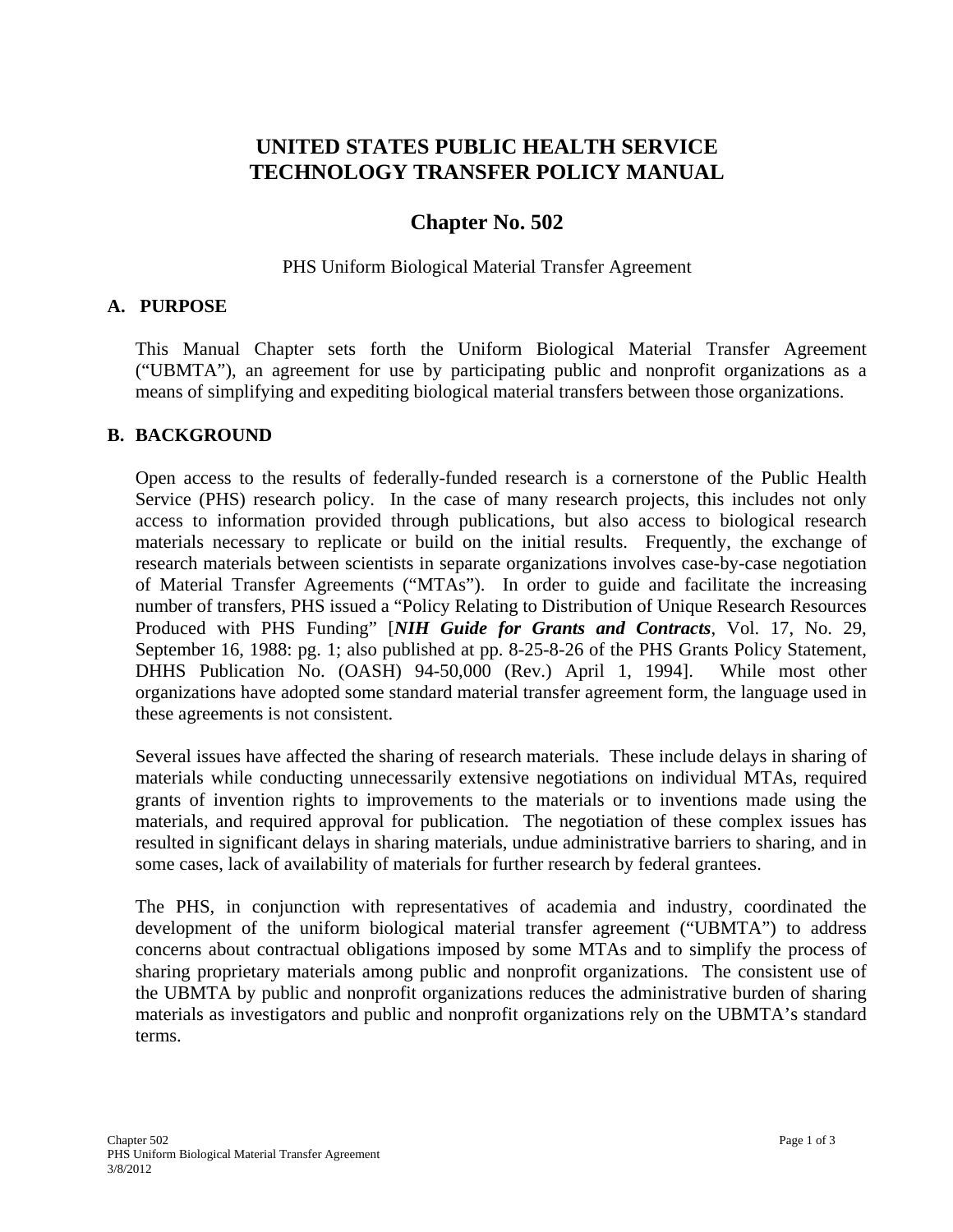# **C. POLICY**

The PHS recommends that the UBMTA or one of the other approved NIH model MTAs set forth within the PHS Technology Transfer Policy Manual 500 series chapters be considered for general use in the exchange of materials for research purposes among public and nonprofit entities. Forprofit organizations also may choose to adopt these agreements as well. While use of the UBMTA or other NIH model MTAs may not be appropriate for every material transfer, their use for the majority of transfers, could set standards for materials sharing that would be of long-term benefit to the research enterprise and to the public health.

### **D. PROCEDURES FOR USE OF THE UBMTA**

To simplify the process of materials sharing, the UBMTA has been approved by PHS and may be handled in a master agreement format with other institutions that have executed an unmodified UBMTA Master Agreement. Individual transfers may be made with reference to the UBMTA, without the need for separate negotiation of an individual document to cover each transfer. Transfers of materials may be accomplished by an Implementing Letter (see Appendix) containing a description of the material and a statement indicating that the material is being transferred in accordance with the terms of the UBMTA. The Implementing Letter may be executed by the provider scientist, the recipient scientist, and any other authorized official(s) of the provider or recipient organization who might be required to sign on behalf of the organization.

Thus, sharing of materials between organizations, each of which had executed the UBMTA, would be significantly simplified. At the same time, any organization would retain the option to handle specific material with unusual commercial or research value on a customized basis. Thus, the use of the UBMTA would not be mandatory, even for signatory organizations. Administration of the signatory process also may be organization-specific. For example, organizational policies may require additional, or fewer, signatures.

The Association of University Technology Managers ("AUTM") provides assistance in the implementation of the UBMTA among its members and nonprofit organizations by notifying members of its availability in its newsletters, providing signature copies of the agreement at its annual meetings, assisting with training regarding material transfers, and maintaining a master list of signatories to the UBMTA on its website at http://www.autm.net/Home.htm.

## **E. EFFECTIVE DATE**

The UBMTA was effective March 8, 1995. This chapter was approved by the PHS Technology Transfer Policy Board on March 8, 2012.

## **F. ADDITIONAL INFORMATION**

For more information on this Manual Chapter, contact the Office of Technology Transfer, NIH, (301) 496-7057 or http://www.ott.nih.gov/contactus/contact\_us.aspx.